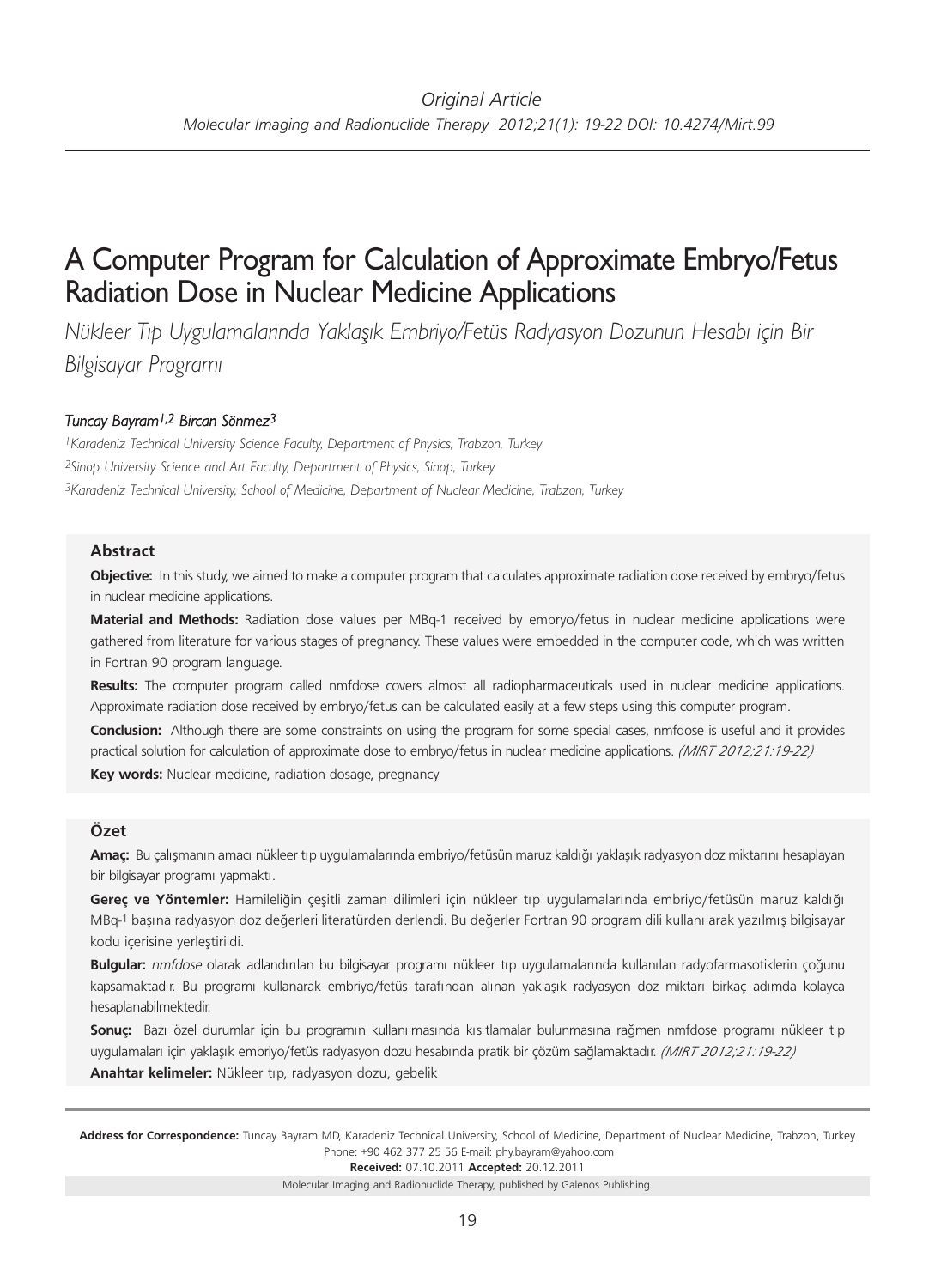# Introduction

Many women are exposed to ionizing radiation each year during their pregnancy for both diagnostic and therapeutic purposes. Ionizing radiation is known to cause harm on the embryo and fetus. Potential adverse outcomes related to radiation exposure during pregnancy include teratogenicity, genetic damage, intrauterine death and increased risk of malignancy development. The risk of each effect depends on the gestational age at the time of exposure and the absorbed radiation dose level. During the preimplantation (0-10 days after conception) and implantation (10-14 days) stages, radiation may cause death of the zygote or embryo. This appears to be an "all or none" effect and a surviving embryo will go on to develop normally. Organogenesis starts 3-5 weeks after conception. Radiation risks are most significant during organogenesis and in the early fetal period somewhat less in the second trimester and least in the third trimester (1).

In nuclear medicine, patients are administered varying quantities of different radiopharmaceuticals for the diagnosis or treatment of disease. These radiopharmaceuticals will expose patients to ionizing radiation. Although during pregnancy it is strongly recommended to avoid diagnostic or therapeutic nuclear medicine procedures, in cases of clinical necessity or when the physician does not know about the pregnancy, patients may undergo certain nuclear medicine procedures. For these procedures, the absorbed dose to embryo/fetus depends upon deposit of radiopharmaceuticals in the maternal tissues, placental transfer of radiopharmaceuticals, retention and distribution of radiopharmaceuticals, the physical half-life, type of decay products and photon irradiation from radionuclides in the maternal tissues and placenta (2,3).

In nuclear medicine applications, the doses received by embryo/fetus for therapeutic purposes are much higher than those of diagnostic purposes. Most nuclear medicine procedures do not cause large fetal doses because Tc-99m labeled radiopharmaceuticals are frequently used during pregnancy and they lead to a fetal absorbed dose of less than 10 mSv (4), while some radiopharmaceuticals labeled with I-131 can pose significant fetal risks (2,5). Using hospital records, Doll et al. concluded that radiation doses even in the order of 10 mSv received by the fetus in utero produce a consequent increase in the risk of getting childhood cancer (6). In addition, a report by the International Commission on Radiological Protection (ICRP) advises that diagnostic and therapeutic procedures causing exposure of the abdomen in women likely to be pregnant should be avoided unless there are strong clinical indications (7).

Although there is some evidence that radiation doses in the order of 10 mSv can cause an increase of getting

childhood cancer risk as mentioned above, general aspects about fetal dose can be summarized: If fetal dose is less than 10 mSv, there is no evidence supporting the increased incidence of any deleterious developmental effects on the embryo/fetus at diagnostic doses; if fetal dose is between 10 mSv and 100 mSv, the additional risk of gross congenital malformations, mental retardation, intrauterine growth retardation and childhood cancer is thought to be low compared to the baseline risk; if fetal dose exceeds 100 mSv, the lower limits for threshold doses for effects such as mental retardation, diminished IQ and school performance fall.

When radiopharmaceuticals administered to pregnant patients either out of clinical necessity or by accident, an accurate estimate of radiation absorbed dose to the fetus is necessary. International Commission on Radiological Protection (ICRP) has the responsibility for calculating dose from intakes of radionuclides by both embryo and fetus as well as members of the public and workers. ICRP published a series of publications giving dose coefficients for public (8,9,10) as well as embryo and fetus (5,11) based on some standardized kinetic models and, in some cases, including knowledge of the amount of radiopharmaceutical crossover, as measured in animal or human studies. Also, reviews on data available on the embryo/fetus dose caused by radiopharmaceuticals used in nuclear medicine applications can be found in literature (5,11,12,13).

There is a computer program available, called nmdoses (14) which calculates radiation dose to organs and gonads for some commonly used diagnostic and therapeutic radiopharmaceuticals in nuclear medicine. However, it does not include fetus dose calculation for nuclear medicine applications. In addition, the calculation of doses received by embryo/fetus is grueling and time consuming for physicians and health physicists. So, the aim of this study is to make a computer program which calculates approximate embryo/fetus radiation dose at a few steps.

## Materials and Methods

In this computer program, for each radiopharmaceutical, radiation dose values of embryo or fetus given as mGy for per MBq to various stages (12,13) were used. These values were embedded in the computer code, which was written in Fortran 90 program language. After compiling of the code nmfdose program was ran on Windows XP, Vista and 7 Operating Systems and checked. This program is called nmfdose.

## **Results**

Some radiopharmaceuticals included by nmfdose program are listed in Table 1. User can calculate approximate embryo or fetus doses at four steps using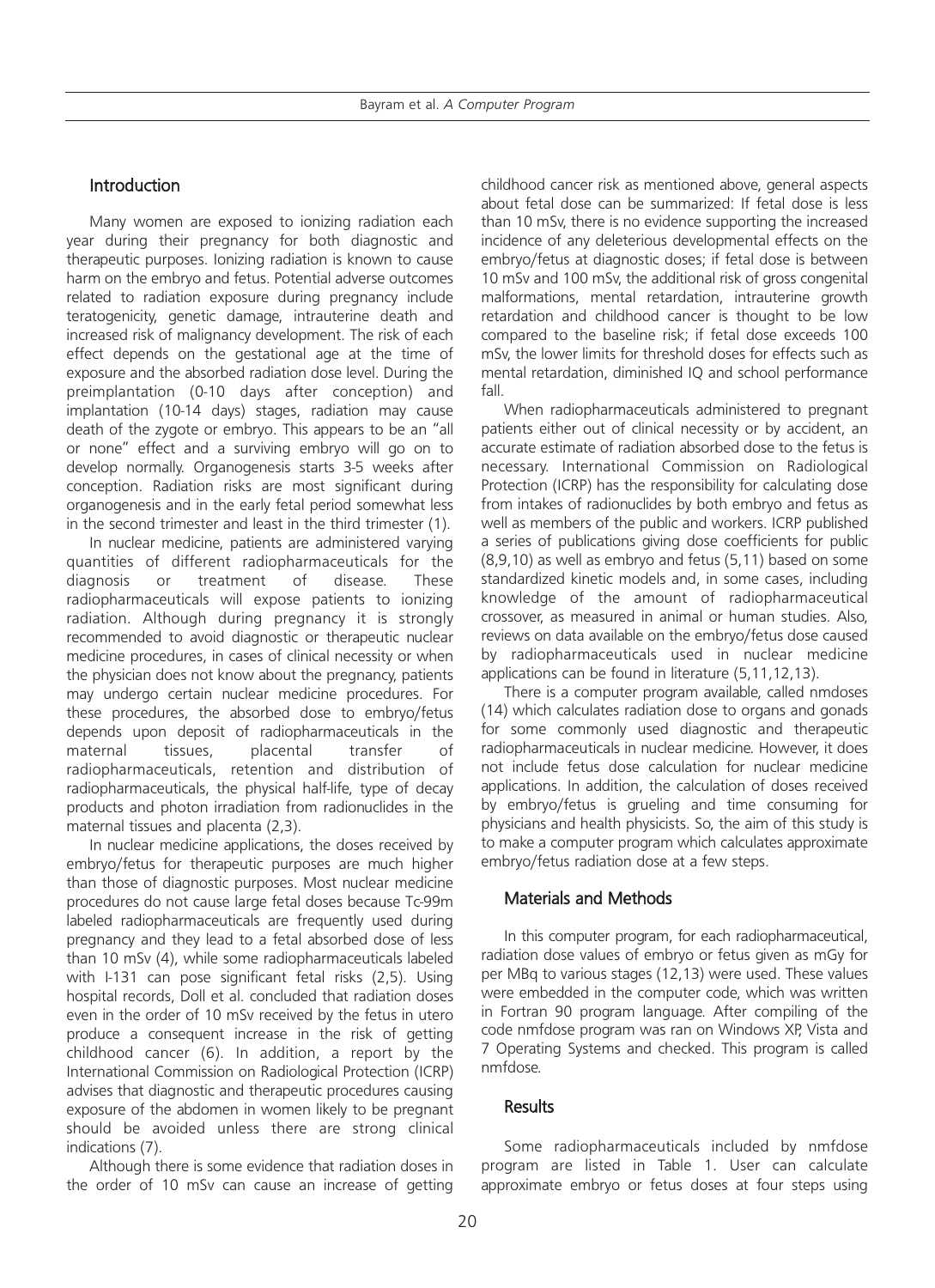nmfdose program. Because it is distributed in zip format, firstly the user should extract nmfdose program to any directory. In order to run the program, user should follow the instructions listed below:

- 1. Select a radionuclide
- 2. Select a radiopharmaceutical
- 3. Select a gestational age
- 4. Input the activity of selected radionuclide in MBq

An example is presented in the figure (Figure 1) showing the calculation of approximate fetus dose for Tc-99m DTPA (diethylene triamine pentaacetic acid) which is a renal imaging agent and is widely used in clinical nuclear medicine. At the first step, Tc-99m radionuclide was selected via entering 13. At the second step, Tc-99m DTPA was selected via entering 4. At the third step, gestational age was selected as 3-month pregnant via entering 2 and finally activity of Tc-99m DTPA was selected as 740 MBq. The result of this calculation was obtained as 6.44 mSv. After the calculations, the program gives some suggestions relating to the level of received fetal dose.

Radioiodine (I-131) is another frequently used radionuclide for diagnostic purposes and for treating patients with hyperthyroidism and well differentiated thyroid cancer. Although this radionuclide is not allowed to be used for pregnant patients for treatment purposes, there might be some cases that physician and patient do not know about the pregnancy even after a pregnancy test.

We therefore calculated the radiation dose to embryo for I-131 treatment using nmfdose, and we obtained it as 266.4 mSv. In this calculation, gestational age was selected as early pregnancy and the activity of the radionuclide was entered as 3700 MBq. The calculations of fetus doses mentioned before are summarized in Table 2.

## Discussion

Using nmfdose program, approximate embryo or fetus dose in pregnant patients for nuclear medicine applications can be easily calculated. On the other hand, there are some constraints about some special cases to be considered which are not included by nmfdose program for the pregnant patient. These cases are summarized as follows:

1. The fetus begins to take up iodine at around 10-13 weeks of gestation when the fetal thyroid is capable of concentrating iodine, which crosses the placenta and synthesize thyroid hormones (3,15). Because of this reason, calculation of the fetus dose does not depend on the value of % uptake for the stage of early pregnancy and nmfdose program which does not include the value of % uptake can be used for this stage.

2. In thyroid cancer patients, a large amount of I-131 is often given to patients whose thyroid glands have been mostly removed surgically to destroy all the remaining thyroid tissue and the metastases. There may be a remnant

| Table 1. Some most commonly used radiopharmaceuticals included by nmfdose program |                                     |                             |  |  |
|-----------------------------------------------------------------------------------|-------------------------------------|-----------------------------|--|--|
| 18F FDG                                                                           | 131  MIBG                           | 99mTc Human Serum Albumin   |  |  |
| <sup>18</sup> F Sodium Fluoride                                                   | <sup>131</sup> Rose Bengal          | 99mTc MAA                   |  |  |
| <sup>67</sup> Ga Citrate                                                          | <sup>131</sup> Sodium Iodide        | 99mTc MAG3                  |  |  |
| <sup>123</sup> Hippuran                                                           | <sup>111</sup> In DTPA              | 99mTc MDP                   |  |  |
| 123  IMP                                                                          | <sup>111</sup> In Pentetreotide     | 99mTc MIBI rest             |  |  |
| $123$ MIBG                                                                        | <sup>111</sup> In Platelets         | 99mTc MIBI-stress           |  |  |
| 1231 Sodium Iodide                                                                | <sup>111</sup> In Red Blood Cells   | 99mTc Pertechnetate         |  |  |
| 124 Sodium Iodide                                                                 | <sup>111</sup> In White Blood Cells | 99m <sub>Tc</sub> PYP       |  |  |
| 125  HAS                                                                          | 99mTc Albumin Microspheres          | 99mTc RBC Heat Treated      |  |  |
| $125$   IMP                                                                       | 99mTc Disofenin                     | 99mTc RBC in vitro          |  |  |
| 125  MIBG                                                                         | 99mTc DMSA                          | 99mTc RBC in vivo           |  |  |
| 125 Sodium Iodide                                                                 | 99mTc DTPA                          | 99mTc Sulfur Colloid normal |  |  |
| 126  Sodium Iodide                                                                | 99mTc DTPA Aerosol                  | 99mTc Sulfur Colloid Liver  |  |  |
| 130 Sodium Iodide                                                                 | 99mTc Glucoheptonate                | 99mTc Teboroxime            |  |  |
| $131$ HAS                                                                         | 99mTc HDP                           | 99mTc Tetrofosmin           |  |  |
| 131  Hippuran                                                                     | 99mTc HEDP                          | 99mTc White Blood Cells     |  |  |
| 131  MAA                                                                          | 99mTc HMPAO                         | <sup>201</sup> Tl Chloride  |  |  |
|                                                                                   |                                     |                             |  |  |